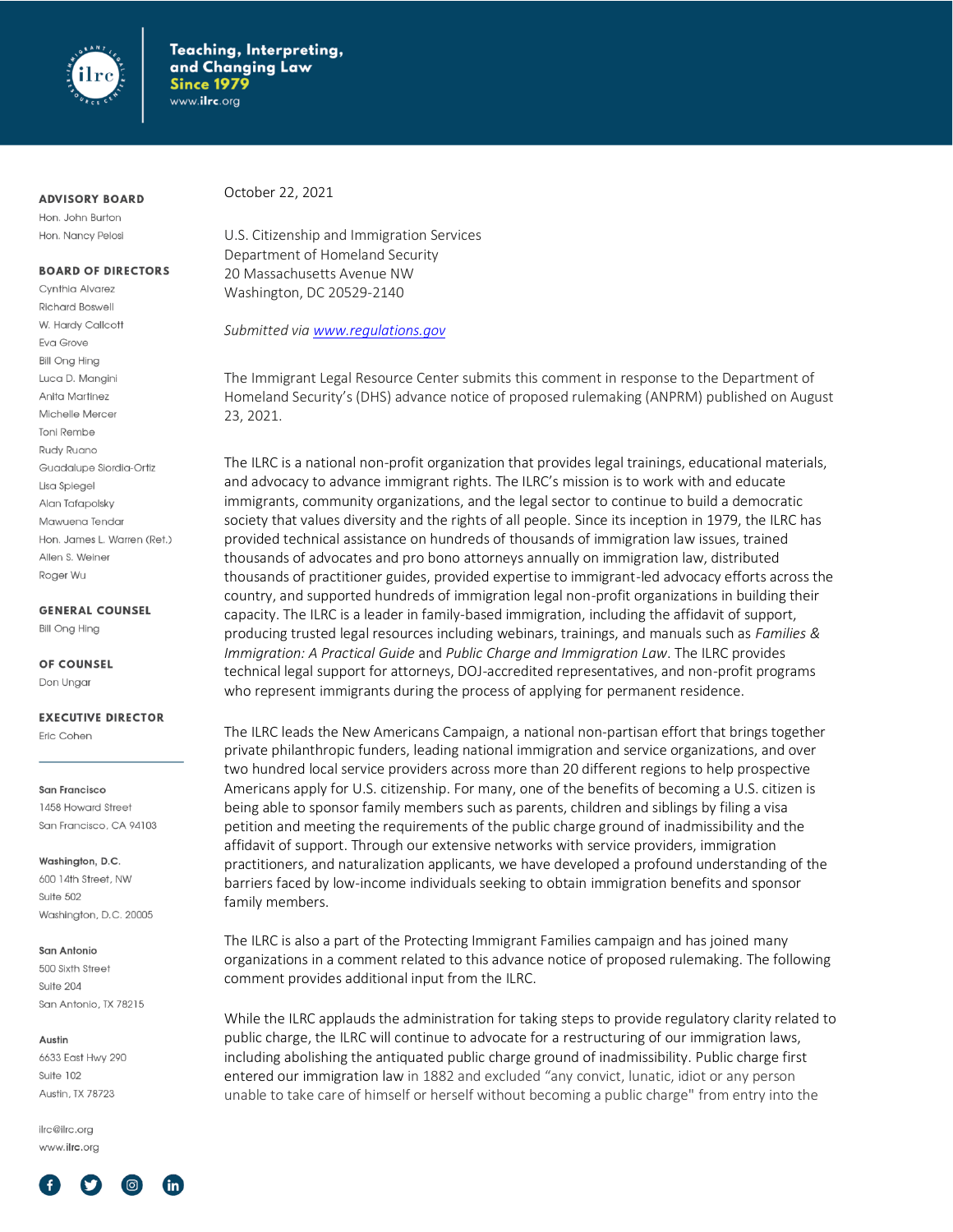United States. While this law has remained virtually unchanged, our nation's values and understanding of public welfare have evolved. With no clear definitions, our public charge law operates as a blunt tool to exclude individuals based on race and class. The ILRC does not support a wealth test to determine who lives within our nation's borders. As such, we implore DHS to promulgate regulations that limit the use of our laws to carry out racist immigration policies.

# A. Definition and Purpose

DHS should define someone likely to become a public charge for inadmissibility purposes as a person who is "likely to become primarily and permanently reliant on the federal government to avoid destitution." This would be consistent with the congressional intent and historical understanding of public charge as applying to a narrow set of immigrants who are likely to become a "public charge" by virtue of being so in need of assistance that they were housed in almshouses and poorhouses for indefinite stays. It is also consistent with case law. In 2020, th[e Second](https://ag.ny.gov/sites/default/files/ca2_opinion_-_public_charge.pdf)  [Circuit](https://ag.ny.gov/sites/default/files/ca2_opinion_-_public_charge.pdf) Court of Appeals relied on the Board of Immigration Appeals' interpretation of 'public charge' to mean a person who is "unable to support herself, either through work, savings, or family ties."

This approach follows from the evidence presented above that people of limited means, including immigrants, make extraordinary contributions to American life and that full use of health, nutrition, and income support programs by immigrant and U.S. citizen members of the community is good economics and good policy.

Under this definition, reliance on the government should not be taken into account unless:

- The government provides the *primary* source of income. Many people receive only modest public benefits that supplement their earnings by improving their access to nutrition, health care, and other services. Using these supplemental benefits will not make a person a public charge. In addition, if an individual is relying on a benefit, but is also receiving income from a job or income from other family members in the household, the individual is not *primarily* reliant on the government[. The Ninth Circuit Court of Appeals](https://cdn.ca9.uscourts.gov/datastore/opinions/2020/12/02/19-17213.pdf) (Ninth Circuit) found that the concept of public charge did not "encompass" people who used benefits that "were not sufficient to provide basic sustenance."
- The reliance is *permanent*. There are many scenarios where people receive government benefits for a period of time but not permanently: for example, if an individual is currently using a benefit but is about to get a raise or a new job and will no longer access it, or if someone is recovering from a temporary illness or treatment and relying on a federal government benefit to recuperate. The [Ninth Circuit](https://cdn.ca9.uscourts.gov/datastore/opinions/2020/12/02/19-17213.pdf) also found that public charge had never encompassed persons likely to make "short-term use" of benefits.
- The reliance is to avoid destitution. Th[e Board of Immigration Appeals](https://www.justice.gov/sites/default/files/eoir/legacy/2012/08/17/2263.pdf) has held that the "ordinary meaning" of the term public charge, refers to individuals "being destitute." Likewise[, federal courts](https://casetext.com/case/martinez-v-kristi-kleaners-inc) have held repeatedly in *in forma pauperis* cases that public charge and destitute are synonymous.

# B. Public Benefits Considered

The definition "likely to become primarily and permanently reliant on the federal government to avoid destitution" should guide any assessment of an applicant's benefit use. By statute, the public charge ground of inadmissibility is forward looking, requiring adjudicators to determine if, in the future, an applicant will become primarily and permanently reliant on the federal government to avoid destitution. As such, current or past use of public benefits in general is limited in its probative value. Further, public benefits programs aimed at improving the well-being and financial stability of the applicant or the applicant's family do not shed much light on the applicant's long-term reliance on the government for income. Indeed, involvement in many programs increases well-being and decreases financial reliance in the future. There is no clear negative correlation between use of short-term benefit programs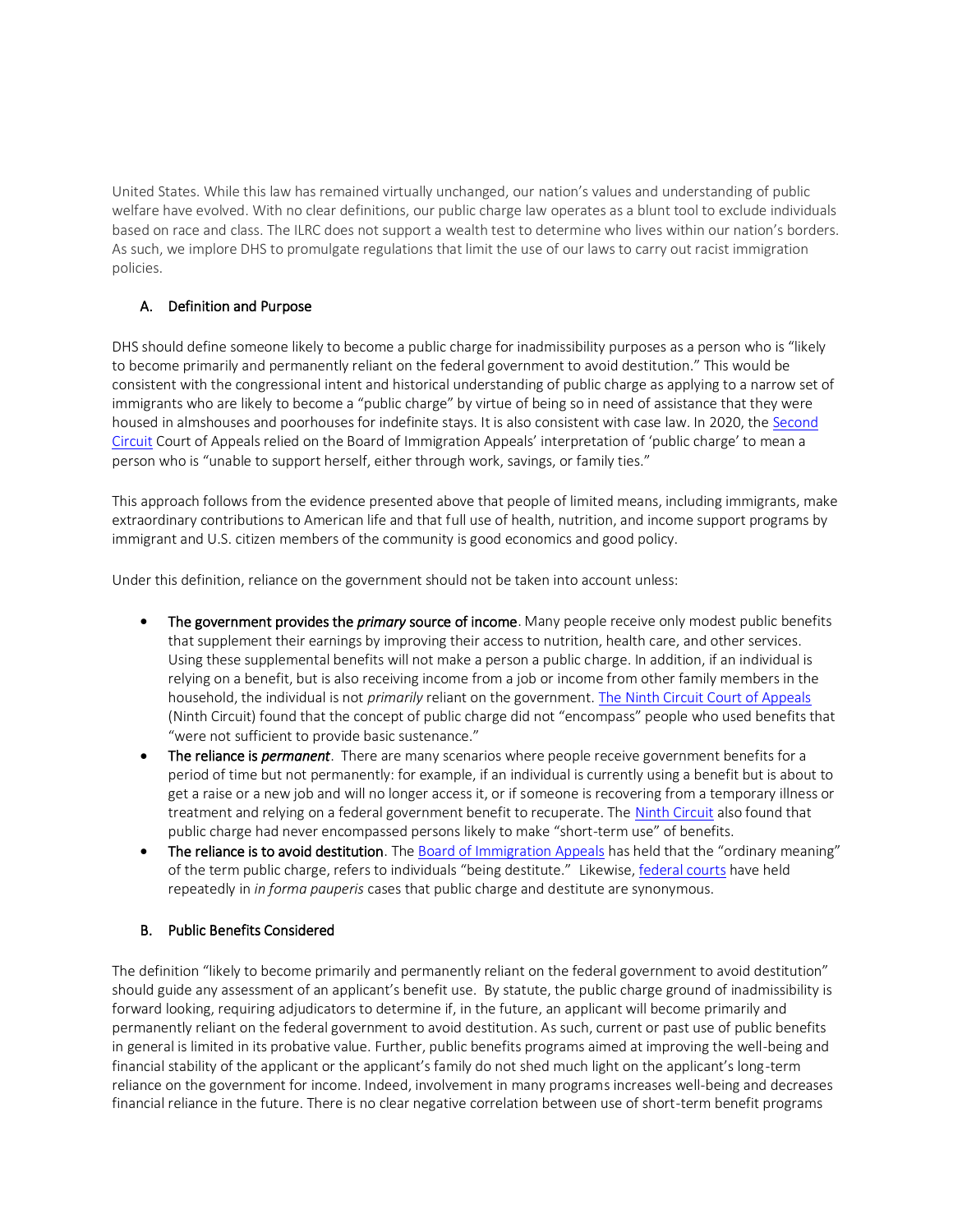and long-term reliance to avoid destitution. We recommend that the public charge notice of proposed rulemaking (NPRM):

- Consider only two specific, *federal* programs that provide cash assistance for income maintenance. Receipt of health care, nutrition or housing assistance is not an indication that a person is primarily or permanently reliant on the government[. The Center on Budget and Policy Priorities](https://www.cbpp.org/research/immigration/administrations-public-charge-rules-would-close-the-door-to-us-to-immigrants) estimated that nearly half of U.S.born citizens received one of the benefits included in the 2019 rule in their lifetime. The only two programs that could be relevant in determining whether someone is "likely to become primarily and permanently reliant on the federal government to avoid destitution" are cash assistance under Temporary Assistance for Needy Families (TANF) and Supplemental Security Income (SSI). However, receipt of these programs in itself does not make someone a public charge. TANF is temporary by definition. Many personal factors, including gaining legal status and changed relationships additionally positively impact a person's need for further support. In considering these benefits, officers should be guided that individual facts of the case might indicate movement from past use or use of the benefit that shows they are moving away from primary dependence should be considered.
- Do not consider Medicaid even for institutional long term care in a public charge determination. According to the [Kaiser Family Foundation,](https://files.kff.org/attachment/Infographic-Medicaids-Role-in-Nursing-Home-Care) today in the U.S., one in three people turning 65 will require nursing home care in their lives, and Medicaid is the primary payer for long-term care in the US, covering six in ten nursing home residents. We should not penalize immigrants for our national policy choices that make Medicaid the only meaningful payer for long-term care and make it difficult to get care at home and force people into institutional care. In addition, including any type of Medicaid benefit will confuse people and lead them to forgo health care.
- Identify and update a list of the programs that do not count in order to minimize the chilling effect. The regulation should include language that says, that "benefits other than SSI or TANF shall not be considered in a public charge determination." In the preamble, the NPRM and final rule should name as many as possible of the other types of cash, tax, food, health, housing, employment, nutrition, education, immigration fee waivers, and other benefits that are *not* included as factors in a public charge test and create guidance where additional/new programs can be added as a reliable resource/reference. The guidance should address COVID-related, other disaster-related benefits such as FEMA, and unemployment insurance benefits in particular; in addition to programs that provide universal basic or guaranteed income to all. The preamble should state that any omission of a program from this list should not be interpreted by adjudicators and community members to mean that it will be counted.
- Exclude programs funded completely by state, local, tribal and territorial governments. Clarify that state or local government funded programs—even if they provide cash assistance—are exercises of the powers traditionally reserved to the states and are not counted as factors in a public charge test. We recommend this approach because limiting the benefits that may be considered to *two federal benefits* will be easier for adjudicators to administer and to explain to immigrants and their families than a patchwork of state, local and tribal programs, reducing the chilling effect. It will also be easier for state and local eligibility offices to provide information about recent receipt of TANF, rather than any number of other state or local benefits. States and localities have a compelling interest in promoting health and safety that includes providing benefits at their own expense without barriers caused by federal policies. Since these benefits vary significantly by state, specifically naming two federal programs that are relevant will make the public charge rule easier for both immigrants and DHS adjudicators to understand.
- Exclude family members and sponsors' use of benefits. Make clear that benefits used by an applicant's family members or sponsors do not count as factors in the applicant's public charge test. This is critical in minimizing the chilling effect of the public charge rule on access to benefits by people, including U.S. citizen children, who are not subject to a public charge determination but whose family members may seek LPR status in the future.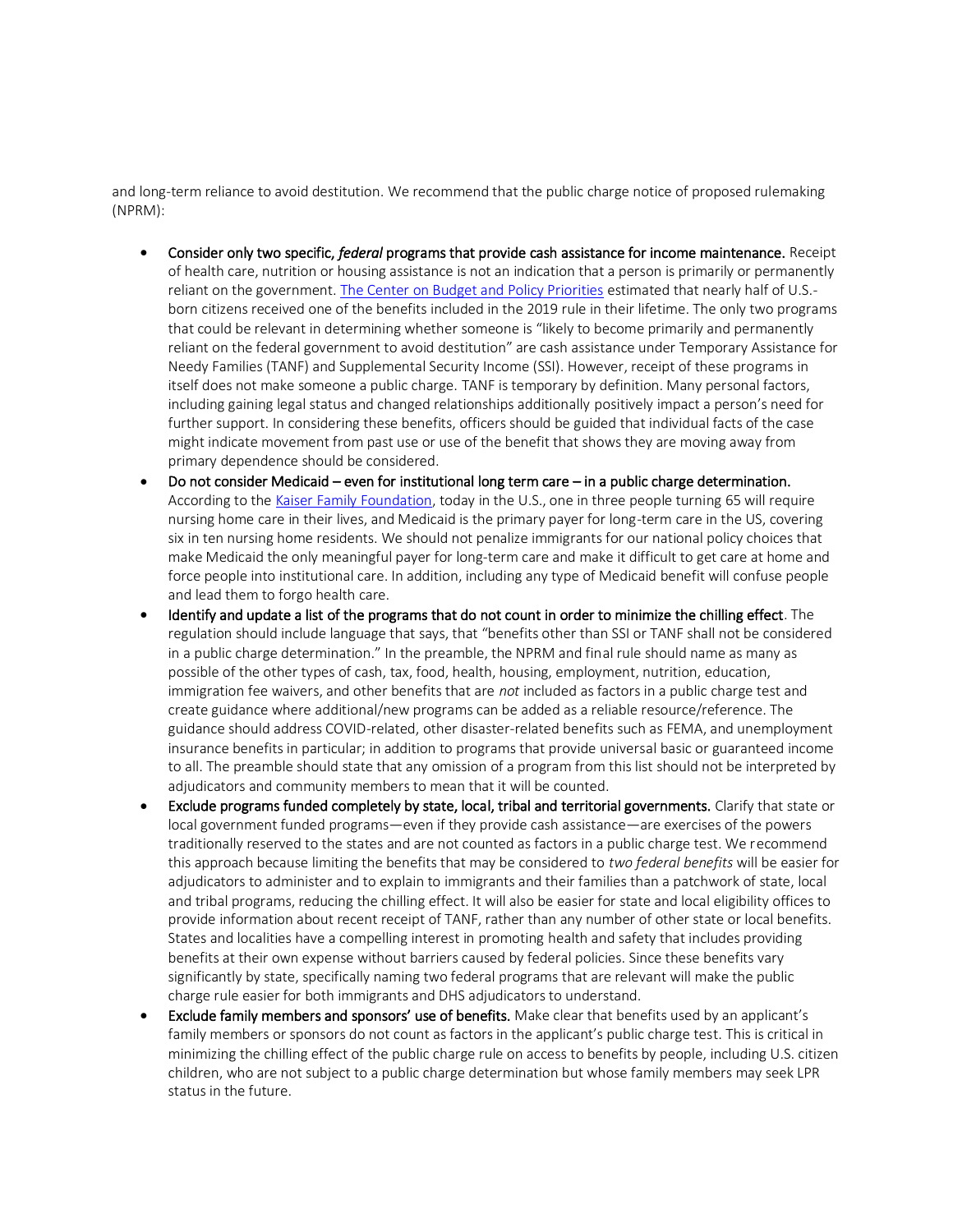- Exclude any use of benefits by survivors of domestic violence and other serious crimes and by anyone during public emergencies. Benefits used by survivors of domestic violence or other serious crimes, or used by anyone during natural disasters or other extraordinary circumstances, such as the COVID-19 pandemic or in the aftermath of hurricanes and wildfires, should not be included as factors in a public charge determination. Use of these benefits is due entirely to external events and does not provide any information on the recipient's likelihood of becoming primarily and permanently reliant on government assistance at a future date.
- Specify that use of benefits as a child or when in an exempt status will not be included in a public charge determination, nor will benefits used when applying for an exempt status, regardless of a person's pathway to legal status. DHS should propose that benefits received by children—whose long-term economic contributions are generally *bolstered* by childhood receipt of benefits—be excluded from consideration. In addition, benefits received when in an exempt status, such as cash assistance provided to a refugee, should be excluded regardless of a refugee's pathway to legal status. Finally, benefits should be excluded if an individual is applying for an exempt status, for example, if an individual has applied for asylum.
- Provide clear guidance that use of benefits is not dispositive to a public charge determination. Like other factors in the public charge consideration, use of benefits can be a positive factor when assessing a future risk. Past use of a benefit can show a person was able to overcome obstacles and no longer needs support. Current use of certain benefits can show that the applicant's needs are limited to supplemental support or not permanent in nature. Any guidance surrounding use of public benefits should be clear that all factors must be considered in totality to assess future reliance on specific federal programs.

## C. Considering Statutory Factors

Statutory factors should be considered in so far as they shed light on whether someone is likely to become primarily and permanently reliant on the federal government to avoid destitution. Factors can positively influence the decision, and guidance should be framed to look to the factors in their totality if a public charge concern is present. For the most part, applications for lawful permanent residence now require an affidavit of support. For most cases, a sufficient affidavit of support will also demonstrate that the totality of circumstances tips in favor of the applicant. A sufficient showing on an affidavit of support indicates the person has family and community ties willing to support them, while taking into account family size and financial resources of the household.

The affidavit of support provides documentary evidence that the applicant is not inadmissible under INA § 212(a)(4) and that statutory factors weigh in favor of the applicant. DHS should propose that a properly filed affidavit of support satisfies the INA § 212(a)(4) requirements and creates a presumption that the applicant overcomes the public charge ground of inadmissibility. This would be consistent with the USCIS adjudicator's field manual in effect under the 1999 field guidance, which indicated that the affidavit of support's purpose "is to overcome the public charge ground of inadmissibility." The current Foreign Affairs Manual instructions also clarify that a properly filed affidavit of support should "normally be considered sufficient" to satisfy the public charge requirement. In addition, the affidavit of support's legislative history indicates that it is intended to allow the immigrant to be admitted when there would otherwise be a public charge concern. DHS should prohibit immigration officials from questioning the credibility or motives of a sponsor who signs an affidavit of support, looking only to its legal validity. Finally, relying on the affidavit of support to provide a favorable presumption is easier to administer, providing an effective way to apply a fair and transparent decisionmaking tool, and avoiding potential discrimination.

The judicial and administrative decisions that were used to add the five "totality of circumstances" factors to the statute in 1996 overwhelmingly found immigrants *not* excludable based on one or more of the factors when considering the totality of circumstances. In other words, the five statutory factors and totality of circumstances test were ways to demonstrate that an applicant would *not* be excludable as a public charge and were never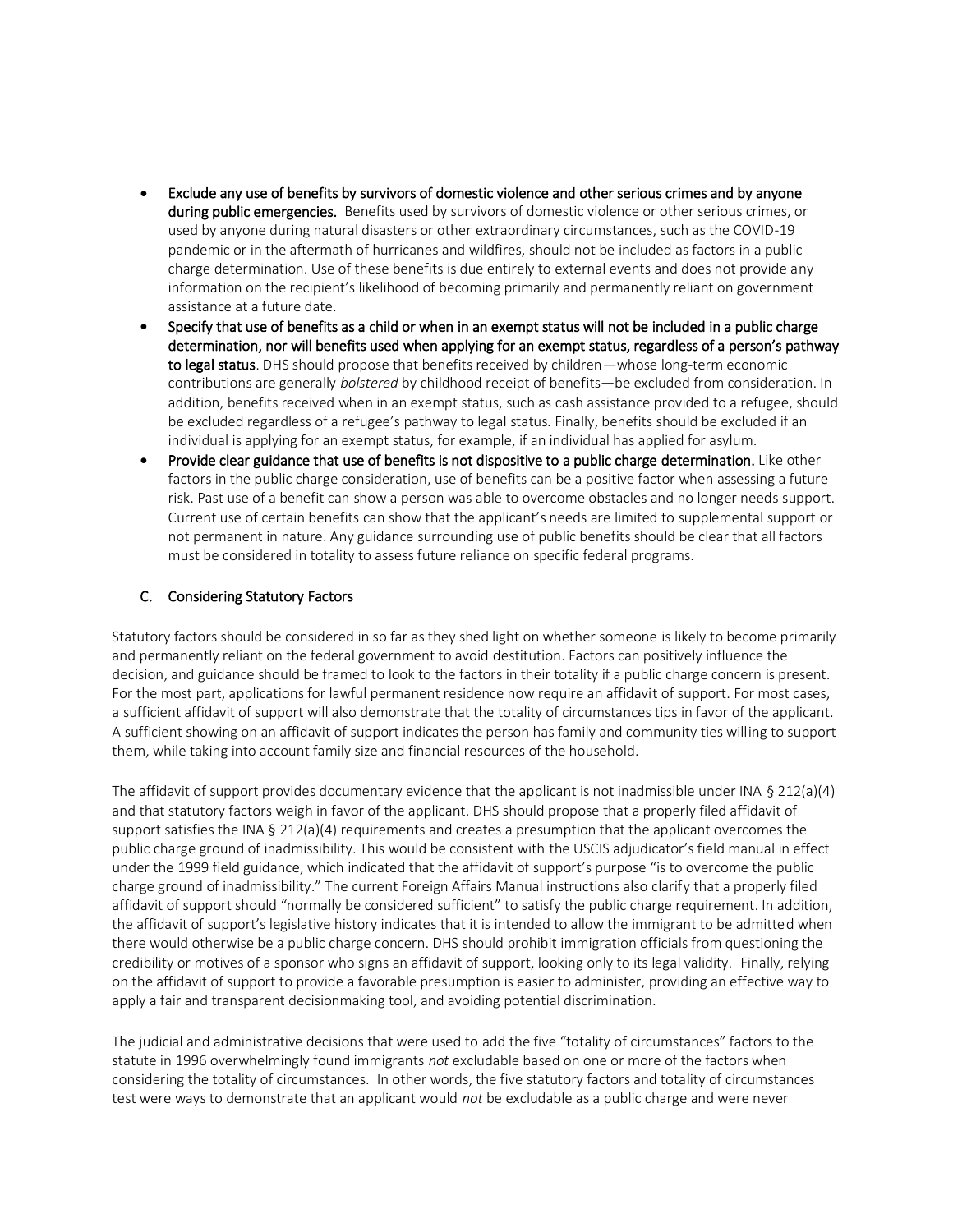intended to be a list of negative and positive factors to be weighed individually in every case. For example, if "financial status" is a concern because the applicant is not working while also in nursing school, but "education and skills" are positive because the applicant is training to become a nurse, on balance the person is not "likely to become primarily and permanently reliant on the federal government to avoid destitution." DHS should also provide reasonable opportunities for applicants to address or cure any concerns about the statutory factors and propose that a properly filed affidavit of support be sufficient to overcome or outweigh any negative factors identified when looking at the factors together.

DHS should not repeat the mistakes of the 2019 public charge rule by defining the statutory factors in a manner that disproportionately burdens people of color, women and people with disabilities or that creates the opportunity for conscious or implicit bias to affect an individual adjudicators' determinations. For example, the 2019 public charge rule, counted income under 125 percent of the federal poverty level as a "heavily weighted negative factor," which [likely would have resulted](https://www.migrationpolicy.org/research/impact-dhs-public-charge-rule-immigration) in an immigration policy that favors white immigrants from Europe rather than Latino, Black, and Asian immigrants from Mexico and Central America, South America, the Caribbean, Asia, or Africa. The Biden administration's January 20, 2021 [Executive Order on racial equity](https://www.whitehouse.gov/briefing-room/presidential-actions/2021/01/20/executive-order-advancing-racial-equity-and-support-for-underserved-communities-through-the-federal-government/) requires federal government agencies, including DHS, to promote equitable delivery of government benefits and equitable opportunities for all. DHS should craft an NPRM that requires adjudicators to:

# D. Providing An Opportunity To Overcome A Negative Public Charge Finding

Past iterations of public charge policies fail to provide a meaningful pathway for applicants to provide additional evidence to overcome a negative public charge finding. Any regulation should ensure that applicants have an opportunity to respond to any concerns related to potential public charge inadmissibility and provide additional evidence through the "request for evidence (RFE)" process before public charge inadmissibility is determined.

The 2019 public charge rule provided a flawed bond process to overcome a public charge finding, which should not be adopted. The proffered process vested officers with complete discretion to offer a bond at all, providing no uniform pathway to overcome a public charge finding through a bond. In addition, the bond amount was variable, and the process offered no means to challenge the bond amount required or to further appeal the negative public charge finding should a bond be paid. Bond systems leave immigrant families vulnerable to predatory lending schemes and do not provide clear timelines or processes for return of monies paid. Such a structure should be avoided in the public charge context, where affidavits of support, declarations of community support, job possibilities, and other evidence are more appropriate.

Without upfront resources, bond schemes often require families to draw money from bond companies which, at best, result in high interest loans that do not promote well-being and financial security. In the current immigration bond contexts, many fall victim to predatory bail bond companies. For example, Libre by Nexus forces customers to wear oppressive ankle-monitoring technology and puts their customers in debt by charging \$880 upfront, 20% of the bond amount, and an additional  $$420/month.<sup>1</sup>$  This pushes families into poverty, creates emotional strain for parents and children, and makes it extremely difficult for families to use their financial resources effectively to meet the needs of their families.

<sup>&</sup>lt;sup>1</sup> See various accounts in the press and litigation, includin[g https://www.washingtonpost.com/local/libre-by-nexus](https://www.washingtonpost.com/local/libre-by-nexus-immigrants-settlement-virginia/2020/11/30/82b66e8e-2f49-11eb-860d-f7999599cbc2_story.html)[immigrants-settlement-virginia/2020/11/30/82b66e8e-2f49-11eb-860d-f7999599cbc2\\_story.html;](https://www.washingtonpost.com/local/libre-by-nexus-immigrants-settlement-virginia/2020/11/30/82b66e8e-2f49-11eb-860d-f7999599cbc2_story.html) [https://www.washingtonpost.com/local/this-company-is-making-millions-from-americas-broken-immigration](https://www.washingtonpost.com/local/this-company-is-making-millions-from-americas-broken-immigration-system/2017/03/08/43abce9e-f881-11e6-be05-1a3817ac21a5_story.html)[system/2017/03/08/43abce9e-f881-11e6-be05-1a3817ac21a5\\_story.html](https://www.washingtonpost.com/local/this-company-is-making-millions-from-americas-broken-immigration-system/2017/03/08/43abce9e-f881-11e6-be05-1a3817ac21a5_story.html)